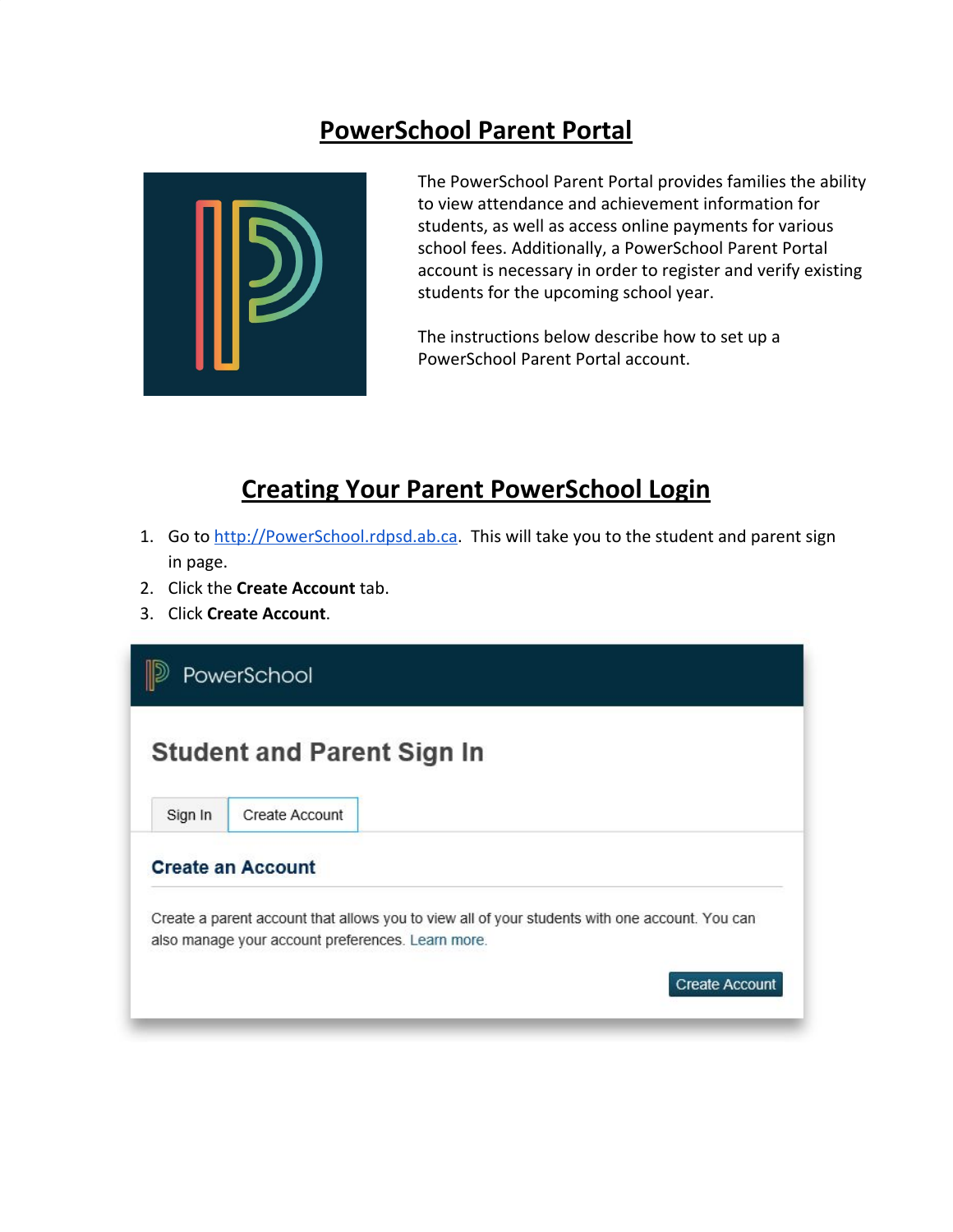4. In the Create Parent Account portion enter **your information** that identifies yourself to PowerSchool. Refer to the following table:

| <b>Field</b>             | <b>Description</b>                            |
|--------------------------|-----------------------------------------------|
| <b>First Name</b>        | Your First Name                               |
| Last Name                | Your Last Name                                |
| Email                    | Enter your email address.                     |
| <b>Desired Username</b>  | Enter the username you would like to use.     |
| Password                 | Passwords must be at least six (6) characters |
|                          | in length.                                    |
| <b>Re-Enter Password</b> | Enter your password again.                    |

5. You can link all of your children to your PowerSchool Parent Portal account. You will require your child's **Access ID** and **Access Password**, for each child you want to associate with your account. The Access ID will be your child's computer log in username, with the letter "P" at the end (Capital "P", with no space between the username and the P). The Access Password will be your child's computer password. Alternatively, this information is available from your child's school.

Select the Relationship from the drop down menu.

Repeat for all children you wish to associate your PowerSchool Parent Portal with.

| <b>Link Students to Account</b> |                                                                                            |
|---------------------------------|--------------------------------------------------------------------------------------------|
| your Parent Account             | Enter the Access ID, Access Password, and Relationship for each student you wish to add to |
| <b>Student Name</b>             | Jane Doe                                                                                   |
| Access ID                       | doej123P Student ID + "P"                                                                  |
| <b>Access Password</b>          | <b>Student password</b><br>                                                                |
| Relationship                    | $-$ Choose<br>Father                                                                       |
| $\overline{2}$                  | Mother<br>Grandfather<br>Grandmother                                                       |